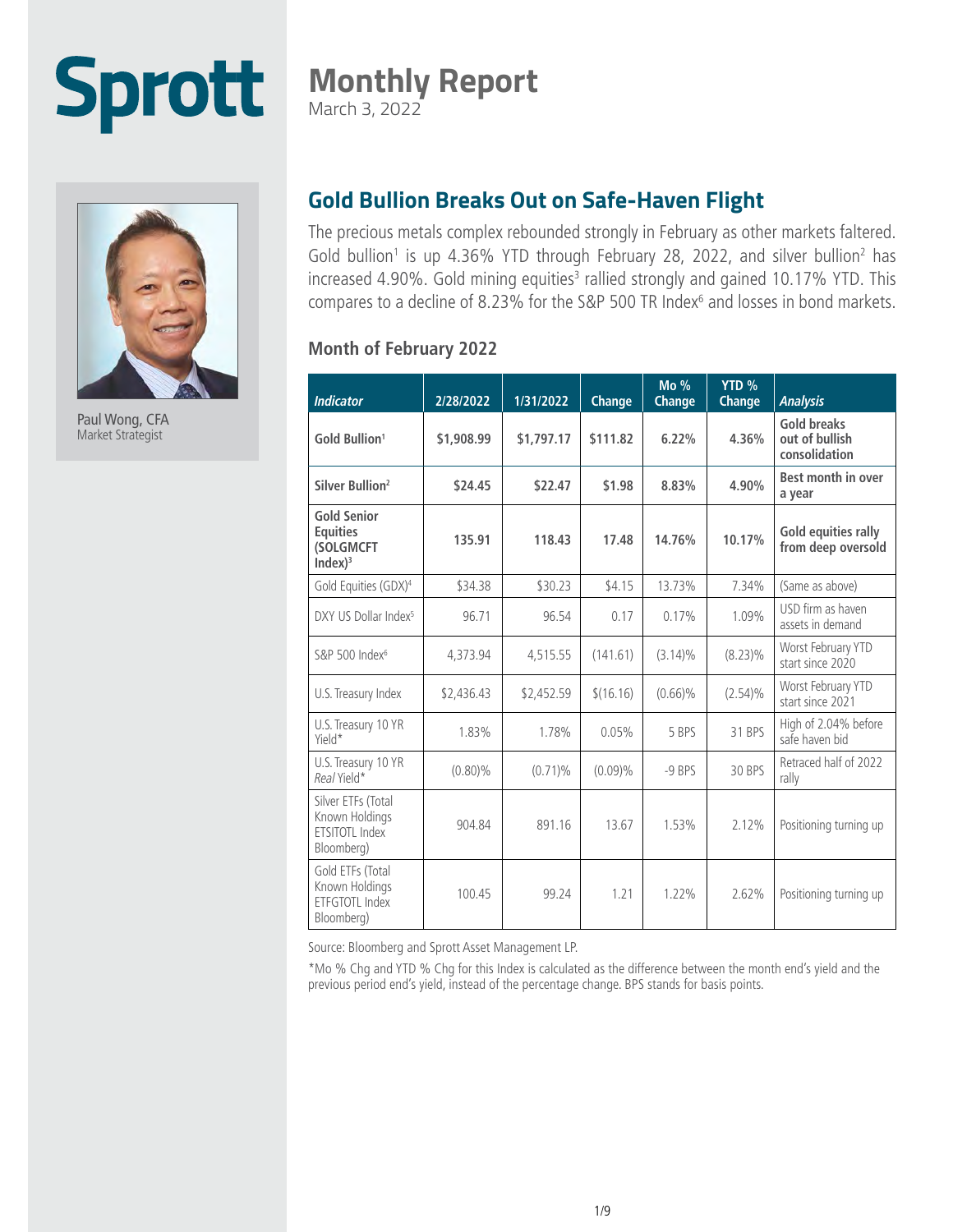March 3, 2022

#### **February Recap**

Spot gold rose \$111.82, or 6.22%, to close February at \$1,908.99, the highest monthend price since August 2020. February was a risk-off month for most assets except for precious metals and commodities. Rising hawkish expectations from the U.S. Federal Reserve ("Fed") triggered higher yields across the curve, with the 2-year Treasury yield spiking to a high of 1.60%, while the 10-year Treasury yield soared to a high of 2.04%. Higher yields, worsening inflation, a hawkish Fed, and the Russia-Ukraine

"More than ever, we continue to emphasize the importance of gold as a safe-haven asset for portfolios."

conflict resulted in the S&P 500 Index declining 8.23% YTD, the worst two-month start to a year since 2009. In addition to declining macroeconomic factors, low liquidity conditions in U.S. equities coupled with short delta and gamma positioning7 have led to suddenly elevated volatility to the upside and downside. Bonds continued to lose ground, falling only 0.66% as measured by the U.S. Treasury Index. Some last moment safe-haven bids from the Russia-Ukraine conflict prevented another significantly down month for the bond market.

#### **Gold Breaks Out as Safe-Haven Effects Take Hold**

After consolidating in a year and a half long bullish flag pattern, gold bullion broke out of its trade range sparked by the Russia-Ukraine conflict (Figure 1). Gold has reached a closing high of \$1,909 thus far in 2022, with the technical charts showing next resistance at the \$1,960-1,965 level before a retest of 2020 highs. Our Bullion Positioning index has turned higher as all sources of gold buying we track increased. Silver had a sharp snapback in February, rising 8.83% to return to the midpoint of its long trading range. As measured by the GDX, gold equities had a more pronounced move, gaining 13.73% from very oversold levels. The relative performance of gold mining equities versus the S&P 500 increased 16.87%, the best relative monthly return since April 2020.



#### **Figure 1. Gold Bullion Emerging from Bullish Consolidation** (March 2020–February 2022)

Source: Bloomberg and Sprott Asset Management LP. Data as of 2/28/2022. Included for illustrative purposes only. You cannot invest directly in an index. Past performance is no guarantee of future results.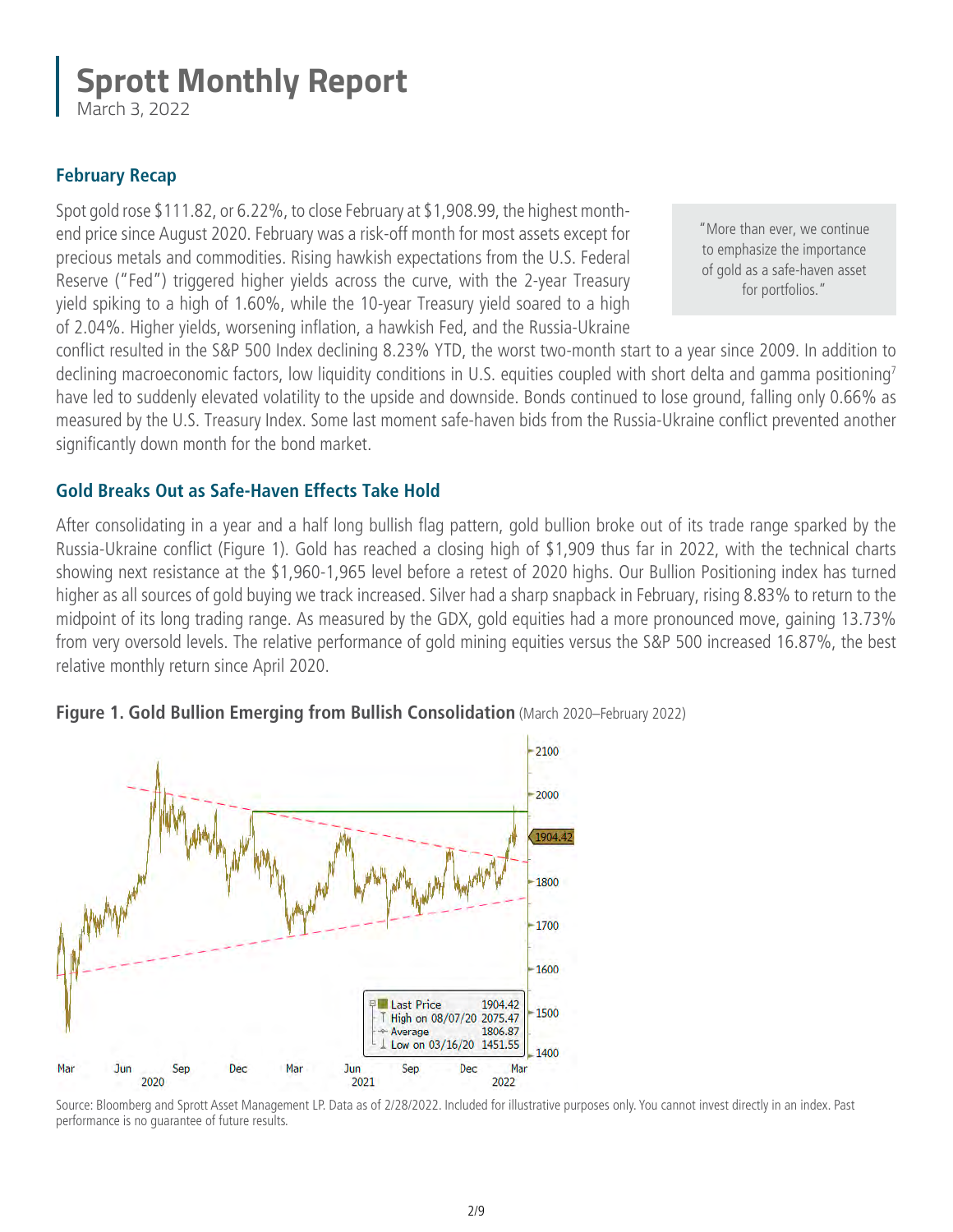March 3, 2022

As expected, the traditional 60/40 balanced fund is not providing the portfolio hedge it has in the past. With the inverse correlation between bonds and equities having ended, both have now fallen two months in a row. The last time both bonds and equity returns were negative for two months to start the year was early 2009. We have argued that gold would be sought as a safe-haven asset for multi-asset portfolios without an effective hedge. Figure 2 below highlights the inverse correlation of gold bullion to the S&P 500 (the S&P 500 is plotted with an inverted axis). The bottom panel is a rolling 20-day correlation between gold and the S&P 500 with a -0.87 reading at month-end, a very high inverse correlation (or effective hedge). For comparisons, U.S. Treasuries had a positive 20-day correlation of 0.44 versus the S&P 500 (not a hedge, and not even low correlation). So far, in 2022's volatile markets, gold has been fulfilling its function.

### **Figure 2. Gold Bullion and S&P 500 Inversely Correlated During 2022 YTD Market Stress**



(September 2021–February 2022)

We continue to see gold in demand as a safe-haven asset, given we are still in the early days of the Russia-Ukraine conflict, which has considerable potential for a worsening risk outcome. There was a substantial increase in option hedges (long puts) over several weeks before the Russian-Ukraine conflict began. Most of those options were short-term due to the overall macro volatility at the time. When very short-dated put options work, they need to be monetized quickly (due to rapidly changing deltas), which led to short-covering action at month-end. With volatility now increasing (the VIX<sup>8</sup> closed at 30.15 at month-end), options are now very costly. Given the very high inverse correlation of gold to equities (see Figure 2) and gold bullion volatility trading at  $\sim$ 2/3 times the cost of equity and gold volatility trades with a positive skew (volatility rises with price), gold safe-haven flows may likely continue.

#### **The Fed Will Not Buffer Risk for Now**

In the post-GFC (global financial crisis) world through 2021, there was a subdued inflation environment where PCE (Personal Consumption Expenditures price index) was below 2% most of the time. The main risk was Japan-style deflation, which led to pro-market policies. Fed forward guidance became predictably market-friendly, and policy was pro-risk to try and achieve 2% GDP (gross domestic product) growth. Market-friendly low interest rates and the near implicit guarantee rate would remain low, resulting in a low volatility market environment.

Source: Bloomberg and Sprott Asset Management LP. Data as of 2/28/2022. Included for illustrative purposes only. You cannot invest directly in an index. Past performance is no guarantee of future results.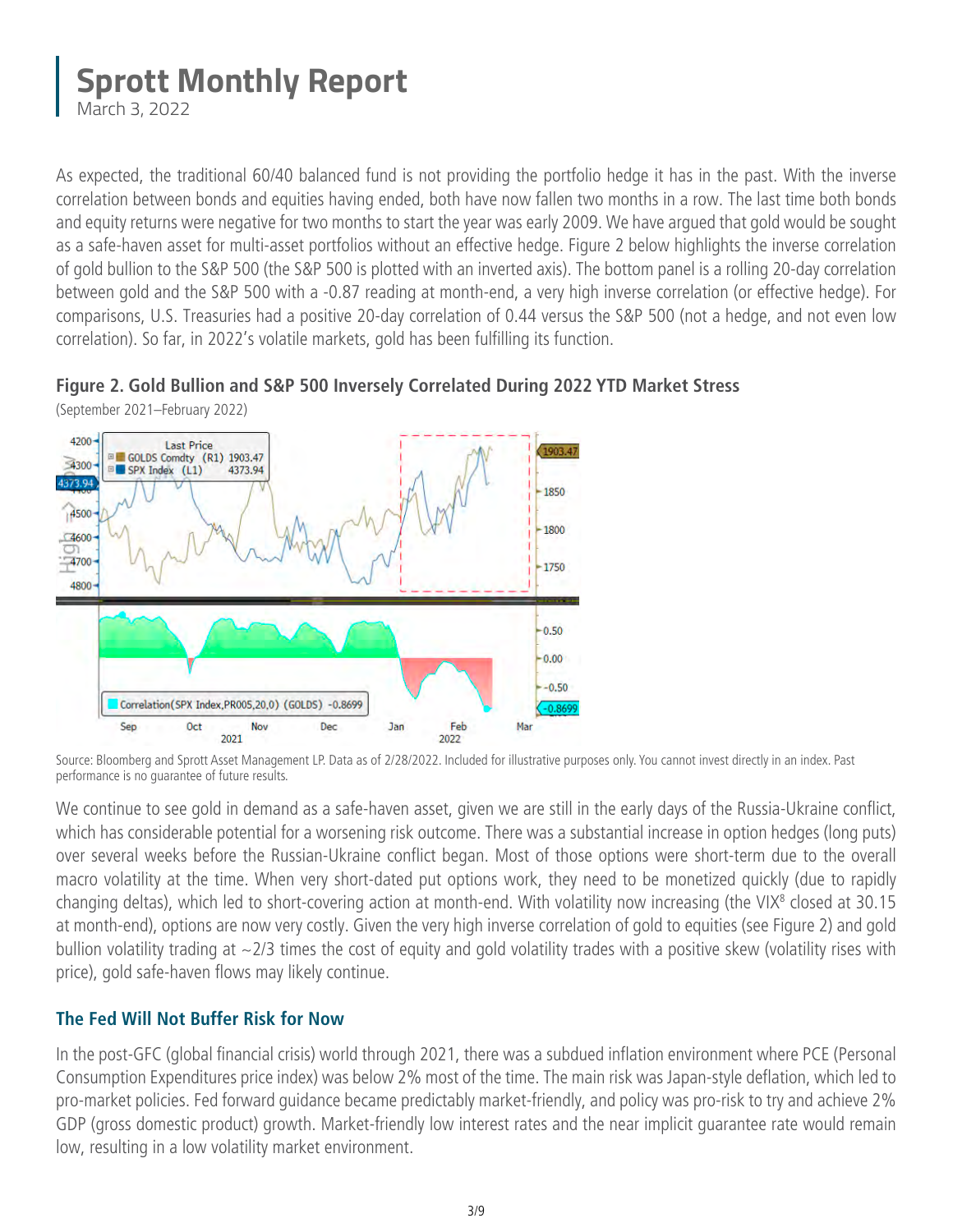March 3, 2022

When the COVID-19 pandemic initially hit, the first fear was a deflationary threat as consumer demand plunged, debt soared and central banks unleashed the most dovish monetary response ever. But in time, the disinflationary impulses became inflationary as global supply chains were cut, COVID waves caused further disruptions, massive fiscal stimulus packages were created and severe labor shortages developed. It is now almost two years since COVID first hit, and the distortions, convulsions, and frictions related to inflation have not moderated.

The latest inflation readings remain higher than expected, show no signs of abatement and the Fed's troubles are mounting as inflation pushes out further past its target. Forward guidance from the Fed is fading and the Fed is giving itself more significant optionality (i.e., the ability to change pace, more vague language, flexibility) as macroeconomic volatility increases. The Fed, which is the most substantial and predictable force for low volatility, is unavailable to buffer market stress until a shock event forces its hands.

#### **The Russia-Ukraine Conflict**

Geopolitics is challenging to price with any reasonable level of accuracy. From the vantage point of financial markets, the West is attempting to engineer a liquidity squeeze/crisis, runaway inflation and a deep recession in Russia by cutting off Russia from global capital markets. Russia will need to deploy its considerable FX (foreign exchange) reserves (~\$630 billion) if it can somehow bypass the sanctions, hike interest rates, employ capital controls, etc., to avoid its currency (the ruble) and banking system from collapsing. An effort is underway to target the Central Bank of the Russian Federation to prevent it from deploying its massive FX reserves to blunt sanctions and shore up the ruble. If the sanctions are successful, we will see substantial bank runs, a drain on reserves, a ruble crash/dollarization or a complete financial system collapse. YTD 2022, the ruble has fallen more than 31% in value, and overnight interest rates are now 20% (Figure 3).



**Figure 3. The Ruble (USDRUB) in Free Fall and Overnight Interest Rates Soaring** (2002-2022)

Source: Bloomberg and Sprott Asset Management LP. Data as of 2/28/2022. Included for illustrative purposes only. You cannot invest directly in an index. Past performance is no guarantee of future results.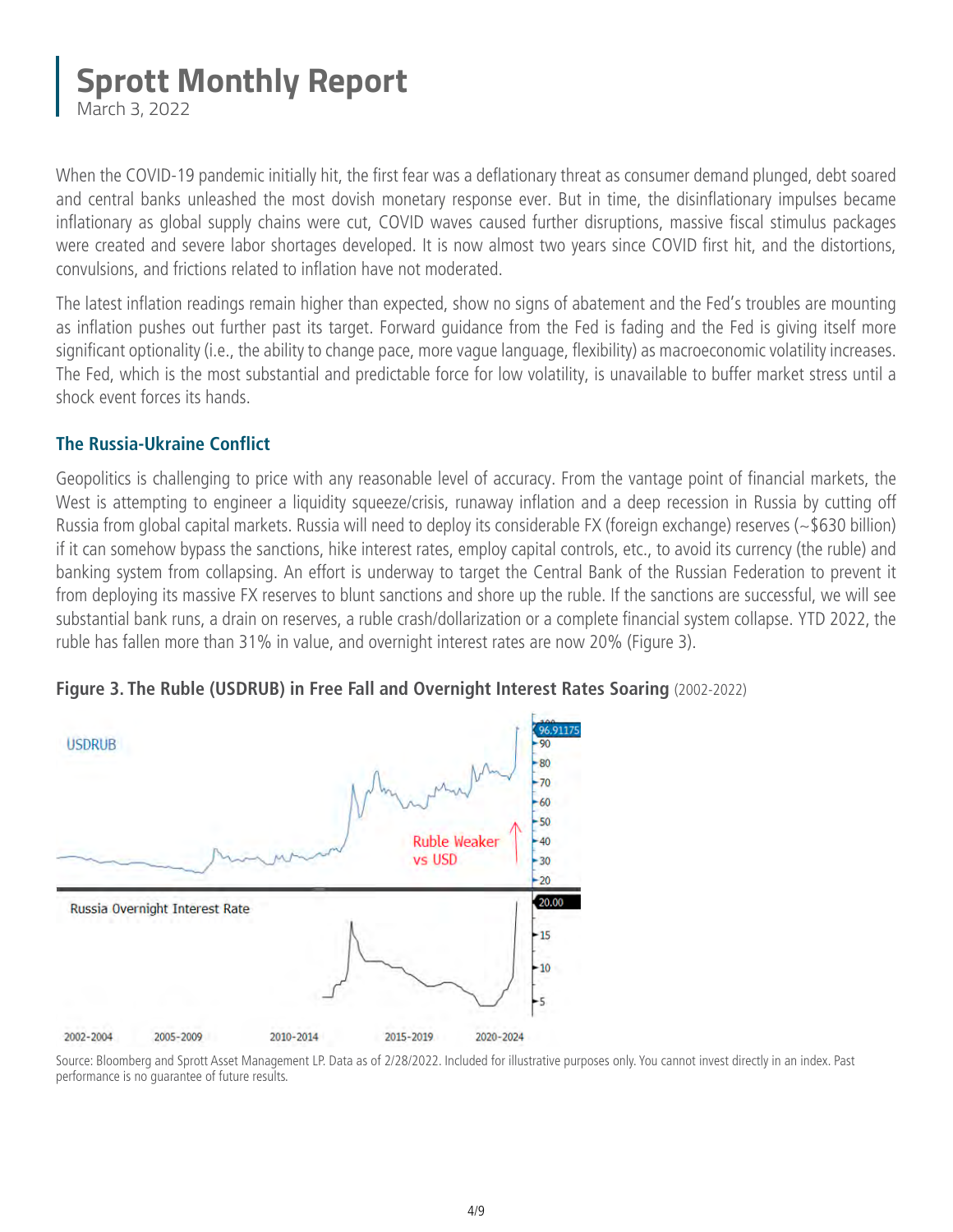March 3, 2022

Russia, in turn, is a notable provider of liquidity to the Eurodollar market and FX swap books, estimated to be around \$200 billion. Furthermore, Russia holds claims on foreign banks of \$300 billion. Removing that level of liquidity from the Eurodollar funding markets and creating an outflow of operating deposits from Western banks will exacerbate the emerging credit stress. Russian assets in Western bank balance sheets will likely become uninvestable and untradeable, resulting in mark-to-market drawdowns. Any Russian asset used as collateral will be marked to zero or near-zero, leading to loan impairments and possible defaults. Further escalation may see liquidity stress developing from the FX swap market<sup>9</sup> and other interest rate fixes, broadening out from there. There will be collateral damage and possible contagion, a significant blowback on the Western financial system and capital markets, and likely other unintended consequences. This situation is another major source of rising risk for funding markets, banking liquidity and credit markets, as well as higher volatility for capital markets. Should the existing conflict spread to a NATO-Russia military debacle, the potential risk outcome jumps to an entirely higher level.

#### **Russia's Massive Gold Holdings**

Reported Russian gold holdings are 73.9 million ounces, currently worth US\$132.3 billion (Figure 4). The question now is, can this gold be converted to USD, thereby bypassing the sanctions on the Central Bank of the Russian Federation? Russia has a reported \$630 billion in FX reserves which are now essentially frozen out of the global banking system. In the banking system, gold is classified as "outside money"; it exists outside of the claims of other depositors/creditors in the banking system. The common refrain of "gold is no one's liability" helps illustrate this point. As such, in theory, Russian gold can be pledged under a repurchase operation (repo) to cover its U.S. dollar (USD) requirements. However, that would require a willing central bank of sufficient size, collateral rich in U.S. Treasuries and gold (preferably), that is ready to risk the ire of the world. We believe the risk is there but is currently remote. It also sounds a bit like "gold-laundering".



**Figure 4. Russian Gold Holdings US\$132 Billion** (2002-2022)

Source: Bloomberg and Sprott Asset Management LP. Data as of 2/28/2022. Included for illustrative purposes only. You cannot invest directly in an index. Past performance is no guarantee of future results.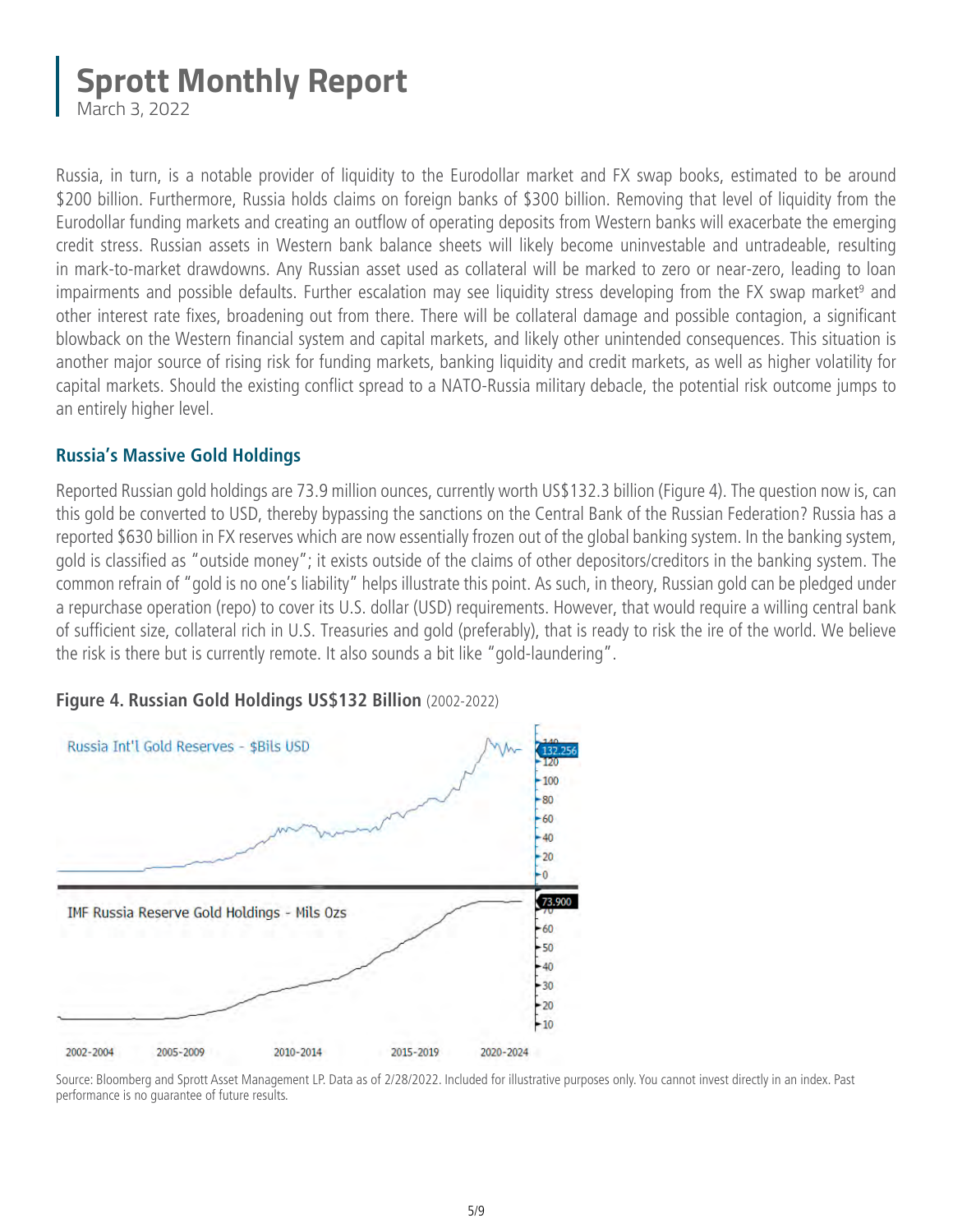March 3, 2022

The more considerable risk beyond Russia converting its gold (not just a repo operation) would be a systematic financial system crisis leading to a repeat of credit liquidity freezing similar to what occurred during the Lehman Bankruptcy Crisis of 2008 and during the March 2020 COVID market crisis. Gold becomes the only liquid immediately fungible asset (*no one's liability*, so no counterparty risk). There is an initial short-lived price drop as desperate sellers sell gold for U.S. dollar liquidity. Once system liquidity unfreezes, what follows is a massive demand for gold as "outside money" (*no one's liability*) becomes a coveted bank asset in a world awash in credit and liquidity risk. By this time, central banks will be on their way to launching massive QE (quantitative easing) programs, USD swap lines and other liquidity facilities. In turn, interest rates will fall (especially real yields), the money supply will explode higher along with debt and there will be a concerted effort to bring the U.S. dollar lower — all the basic building blocks of a gold bullion bull market.

#### **Stagflation Tail Risk Building**

One of the main areas of collateral damage from the Russia-Ukraine conflict will be higher prices via the commodities channel. Russia is a significant exporter of many commodities and is one of the world's largest energy producers, accounting for 13.5% of global fuel exports. For Europe, the numbers are hostage-level large, with Russia accounting for 40% of the European Union's natural gas supply and a third of its crude oil imports. Brent oil<sup>10</sup> is trading well above US\$100 per barrel, the highest price since 2014 and scarcity premiums are being revised higher. Russia is the fourth-largest wheat exporter and, together with Ukraine, represents 25% of the wheat export market. Ukraine is also a notable corn exporter, accounting for 13% of world exports. Russia is also the world's largest fertilizer exporter, further compounding grain price pressures. Agriculture futures markets were already heading towards multi-year highs well before the Russia-Ukraine conflict.

The sharp rise in energy and food prices is an outright risk for a stagflationary environment. Figure 5 highlights the sharp rise in commodity pricing. Since the 2020 lows, the Bloomberg Commodity Index (BCOM) has increased more than 100%. Thus far, in 2022 YTD, the BCOM Grains Index is up 19% and the BCOM Energy Index is up 27%, with additional risk to the upside. The potential for a staggering commodity squeeze higher is possible as the conflict continues, but this may be tempered longer-term because Russia now desperately needs U.S. dollars. The only viable and significant enough source of U.S. dollars for Russia is energy exports. For this reason, an energy embargo on Russia to finally end the Putin regime likely grows, but the risks are commensurate. Eventually, the price surge in commodities will lead to demand destruction and stagflation fears before giving way to another problem: a growth scare.



#### **Figure 5. Bloomberg Commodity Index, Grains & Energy All Surging** (2017-2022)

Source: Bloomberg and Sprott Asset Management LP. Data as of 2/28/2022. Included for illustrative purposes only. You cannot invest directly in an index. Past performance is no guarantee of future results.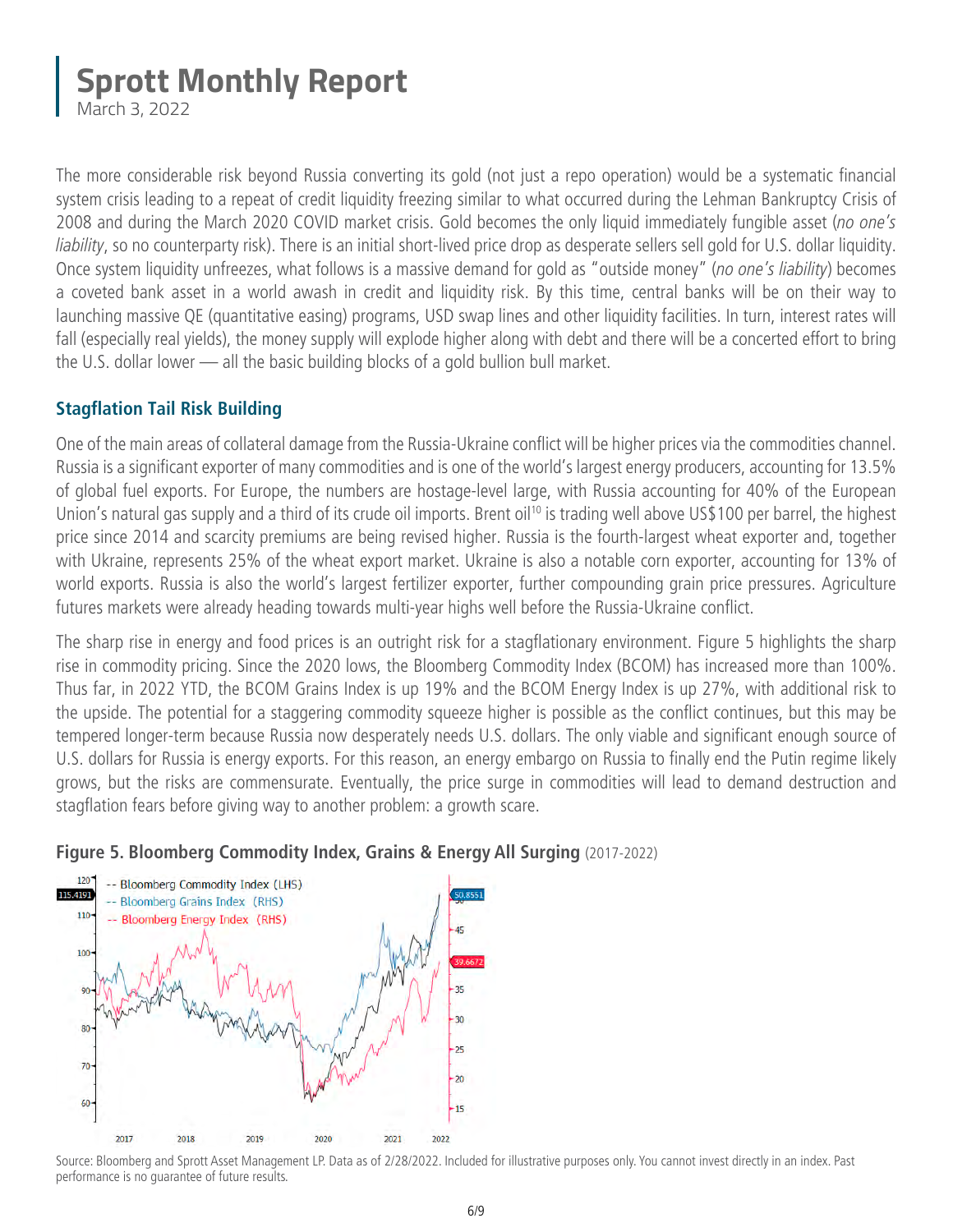March 3, 2022

#### **Inflation to Stagflation to Growth Scare**

Policy risk should not be underestimated when debt-to-GDP is at  $\sim$ 122% (the highest since WWII) and all manner of embedded duration risk across virtually all asset classes. But with the market's recent near-total fixation on inflation, we suspect the market will shift to worrying about stagflation and growth due to the Russia-Ukraine shock event. Growth had already started to slow at the beginning of the tightening cycle, a rare occurrence made more troubling by the planned aggressive hawkish Fed action. The yield curve continues to flatten dramatically and has been consistent with the message of a Fed policy mistake. Figure 6 is an example of what we see as growth expectations at risk. The forecast for U.S. GDP for Q1 2022 (black line) has been free-falling since early January, but the forecast for U.S. GDP for the year 2022 (blue line) has barely budged. The read-through is that the factors causing the slowdown for Q1 are, ahem, "transitory", and the weak Q1 growth will be recouped in the next three quarters. We expect further disappointments and risks to U.S. economic growth and earnings growth to increase in the near to medium term.



**Figure 6. U.S. GDP Outlook: Q1 2022 and 2022 Yearend**

Source: Bloomberg and Sprott Asset Management LP. Data as of 2/28/2022. Included for illustrative purposes only. You cannot invest directly in an index. Past performance is no guarantee of future results.

#### **Credit Flashing the Warning Lights**

We continue to see substantial outflows from high-yield and investment-grade bonds. Credit spreads and credit default swaps are now turning up, indicating higher credit risk. As seen in Figure 7, credit risk has mean-reverting qualities, meaning spreads may widen quickly as fear becomes the primary driver. With corporate-debt-to-GDP at 0.49, the upper end of debt leverage over the past 30 years, rising rates and the lack of Fed support (until the next crisis perhaps), increasing credit risk will significantly add to (if not tip over) market risk. Furthermore, when combined with terrible market liquidity and high volatility, this becomes a toxic blend for risk assets.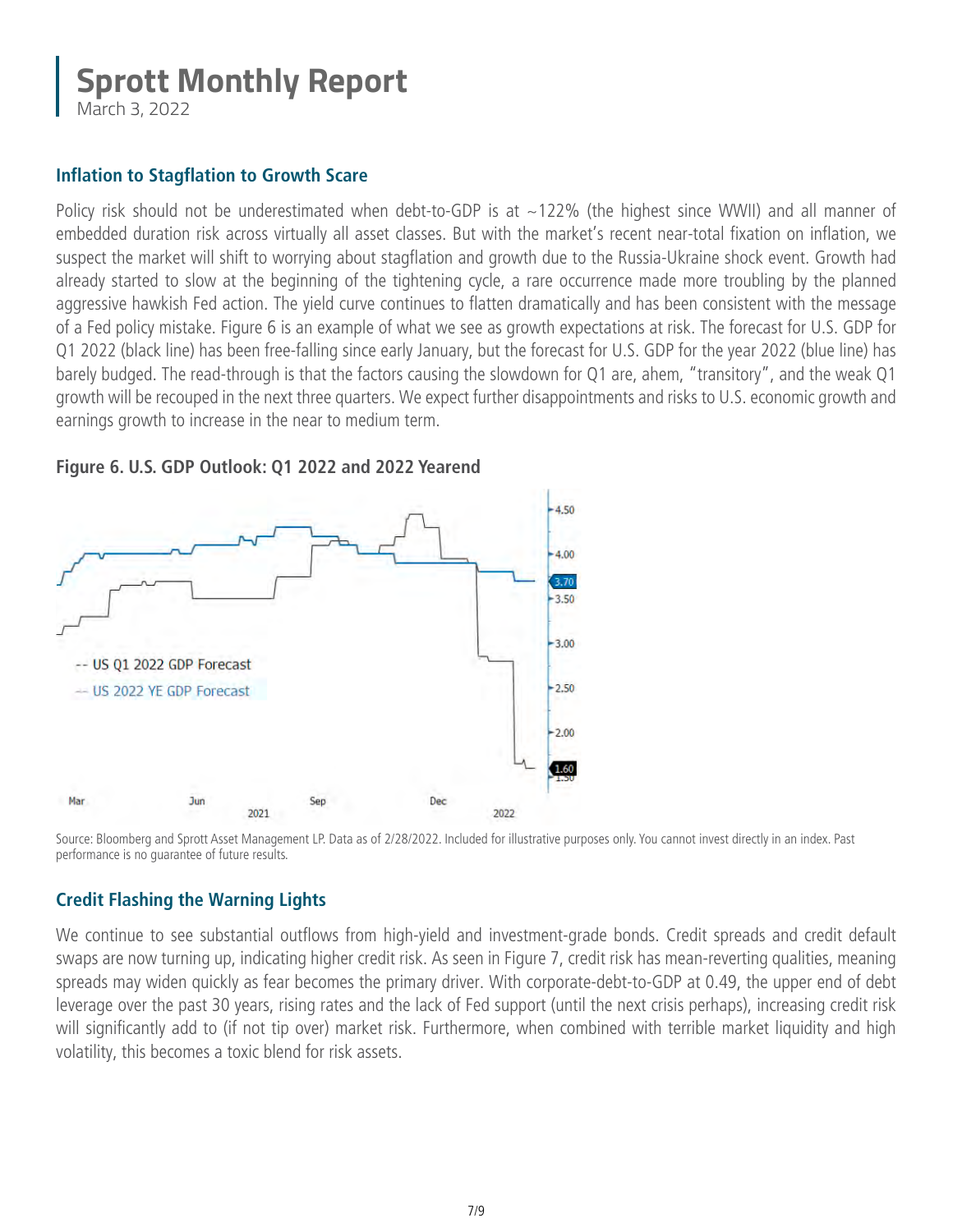March 3, 2022



**Figure 7. Credit Spreads Widening and Credit Default Swap Spreads Rising** (2012-2022)

Source: Bloomberg and Sprott Asset Management LP. Data as of 2/28/2022. Included for illustrative purposes only. You cannot invest directly in an index. Past performance is no guarantee of future results.

#### **As Risk Rises, Safe-Haven Demand is Likely to Follow**

Last month'[s 2022 Top 10 Watch List](https://sprott.com/insights/sprott-monthly-report-2022-top-10-watch-list/) highlighted the lack of support for risk assets as virtually all primary monetary and fiscal liquidity sources would be fading. Combined with a hawkish Fed and other central banks raising interest rates and shrinking QE programs, the foundational support for risk assets weakens further. But factoring in the most severe military conflict in Europe since WWII, combined with risk to systematic liquidity and financial system stress, disruption to critical commodities, the question becomes how long lasting is the increase in risk/stress/volatility? We are only days into the Russia-Ukraine conflict, and the risk profile for risk assets has already changed considerably both in magnitude and in duration.

The odds that the scale and extent of the sanctions on Russia not leading eventually to some form of elevated stress event, either in the financial system or the geopolitical sphere, seems unlikely or impossible to ignore. Too many inter-related risk channels can spill over into risk assets and metastasize. By no means is this a complete list but all are significant: Fed policy mistake, higher commodities resulting in higher inflation/stagflation, SWIFT<sup>11</sup> sanctions impacting the funding markets, impairment/defaults related to Russia increasing default risks, energy embargo disrupting energy markets and the escalation to a NATO-Russia military conflict.

**More than ever, we continue to emphasize the importance of gold as a safe-haven asset for portfolios.**

#### **About Sprott**

**Sprott** is a global asset manager providing clients with access to highly-differentiated precious metals and real assets investment strategies. We are specialists. Our in-depth knowledge, experience and relationships separate us from the generalists. Sprott's specialized investment products include innovative physical bullion and commodity trusts, managed equities, mining ETFs, as well as private equity and debt strategies. We also partner with natural resource companies to help meet their capital needs through our brokerage and resource lending activities. Sprott has offices in Toronto, New York and London. Sprott Inc.'s common shares are listed on the New York Stock Exchange and the Toronto Stock Exchange under the symbol "SII".